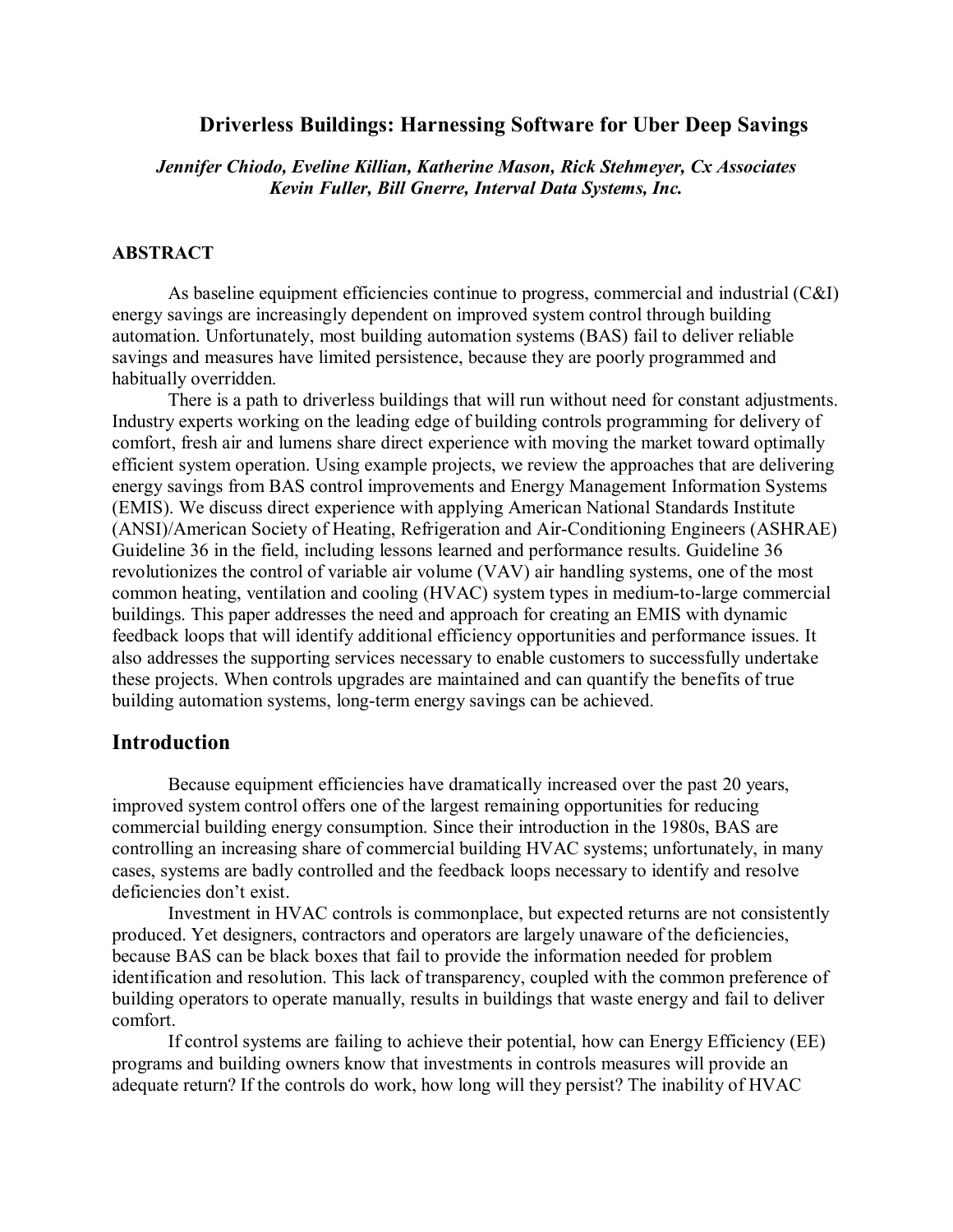controls projects to consistently deliver savings over time presents a challenge and opportunity for the EE industry.

This paper draws on the experience of the authors' work in designing, evaluating, commissioning, programming and controlling commercial, industrial and institutional buildings to compare traditional engineering-based solutions (Human Based Energy Management – HBEM) to EMIS data driven solutions. We propose an outline for an Automation Based Energy Management (ABEM) program design which uses EMIS to provide ongoing commissioning to advance data driven solutions, increasing market penetration and maximizing persistence of control and monitoring investments.

## **The State of the Market**

In the era of Big Data, the market is looking for data driven solutions to building energy management. While there are growing pockets of success, most buildings are not using the available data to understand and manage operations. Even when EMIS are deployed, they often don't provide the level of granularity needed to move towards driverless buildings. EE programs have an opportunity to move the market towards more effective and continuous feedback loops that guide continuous improvement in HVAC controls design, programming and operation. The following summarizes some of the issues in the current market.

In this paper, EMIS refers to a data acquisition and analytics platform that captures and analyzes building performance data pertaining to component, system, and building level operations to identify issues and verify their resolution. While EMIS can operate at the meter level, to support ABEM, a strong interconnection with the BAS is necessary. The authors focus specifically on the HVAC BAS/EMIS interface while recognizing that the EMIS can and should be deployed across all energy using systems in the facility.

#### **Engineering**

Engineers are involved at several key points in most HVAC system optimization and energy management projects, providing analysis, designing solutions and performing commissioning. Schedule, fee and knowledge constraints can result in sub-optimal engineering solutions. One clear area of deficiency is in the specification of the Sequences of Operation (SOO) for the BAS which provides the recipe for correct building operations. Design engineers tend to leave room for the controls programmers to improvise the building control program by failing to provide adequate detail in the SOO. The resulting controls do not reflect the original design intent because the programmers are not educated in systems optimization. In addition, the control contractor's business model limits their deliverable to what's needed in the specification. Any vagueness in the SOO allows for interpretation.

Commissioning providers are typically unaware of the design intent underlying the SOO and don't have information on incentives associated with specific control measures. There is a wide range of quality for commissioning services, ranging from check-the-box functional testing to true systems optimization commissioning in which the commissioning provider is highly engaged in helping the team deliver a high performing system to the end user.

Finding engineers who have the depth of system and analytics knowledge necessary to identify and solve system deficiencies and optimize systems for maximum comfort and minimum energy use can be difficult. Quality engineering services are more expensive. Because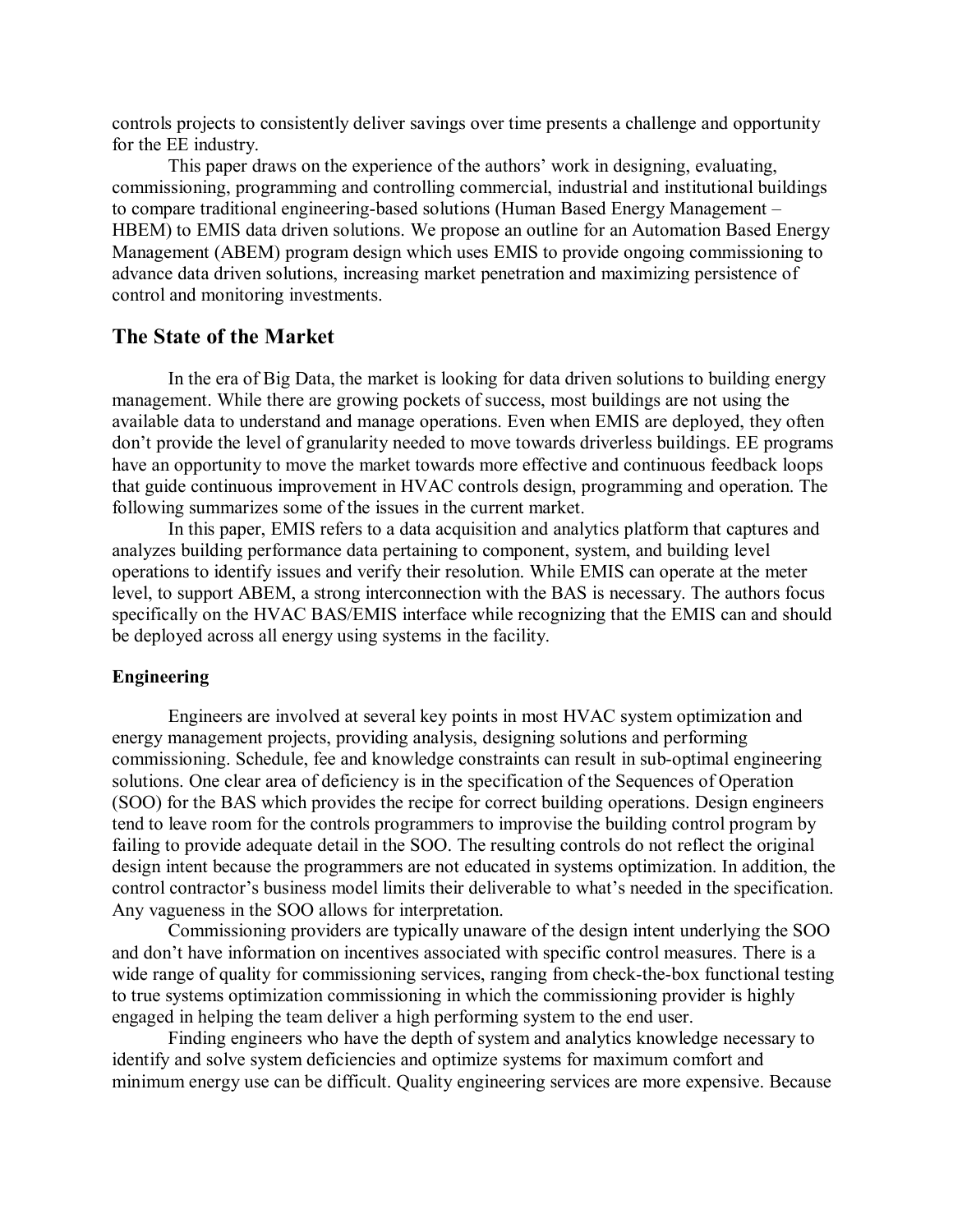professional services are often treated as a commodity, the lowest cost service providers are frequently designing and commissioning BAS.

#### **Building Automation and Energy Management Systems**

BAS are generally proprietary; only authorized vendors can sell, program and maintain the control systems. The proprietary nature of the equipment means that once a building owner purchases a BAS, they are locked in with their vendor until they replace their system. In addition, the proprietary controls can constrain the engineers, operators and commissioning providers from attaining a full understanding of the programmed sequences.

Market forces often result in BAS vendors under-bidding projects to get in the door for long-term contracts. To keep prices down, they may deliver new BAS that deploy dated components with limited capability. Some control companies are simply unable to keep up with the explosive capability of current technology and there is a dearth of skilled controls programmers due to the appeal and compensation structures of firms like Google and Amazon.

EMIS are increasingly available with a range of systems and services delivered under a wide variety of cost structures (Granderson, Lin, and Piette 2013). DOE's Better Building Solution Center has launched the Smart Energy Analytics Campaign, providing marketing and resources to increase both the market for and the adoption of EMIS. As noted above, EMIS often do not provide the analytical depth to enable ABEM.

### **Efficiency Programs**

C&I EE programs have relied heavily on lighting as a major contributor to achieving goals over the past several decades. As lighting efficacies increase, lighting is a decreasing contributor to building efficiency and HVAC is the largest end-use in commercial buildings. HVAC system optimization is complex. EE programs have deployed a variety of strategies to capture HVAC savings, including:

- Custom engineered solutions for retrofit and new construction
- Retrocommissioning (RCx) and Monitoring-based Commissioning (MBCx)
- Pay-for-performance programs
- Prescriptive control incentives often structured as  $\frac{1}{2}$  AS point

EE programs often have a *Field of Dreams* mentality towards incentive programs: "if we provide \$\$, participants and vendors will take action." While pay-for-performance has benefits in that it mandates a feedback loop, a necessary part of system optimization, this approach fails to address crucial market barriers like customer risk aversion and inferior products offered at lowest first cost that fail to deliver results, skewing the market against higher quality providers. Additionally, HVAC system optimization requires skills that are not widely available in the market; programs cannot rely on the market to take off without supporting skill development.

An important barrier to EMIS adoption as an EE program measure is that EMIS does not directly save energy. Like an energy audit or RCx investigation, the EMIS identifies projects that, when implemented, will reduce energy use, increase equipment life, and improve comfort. Additionally, it provides information that, if used, will increase the persistence of savings. However, the resulting savings are often not linked to the EMIS. A recent evaluation of a site with an EMIS system found no savings, even though the system had identified multiple projects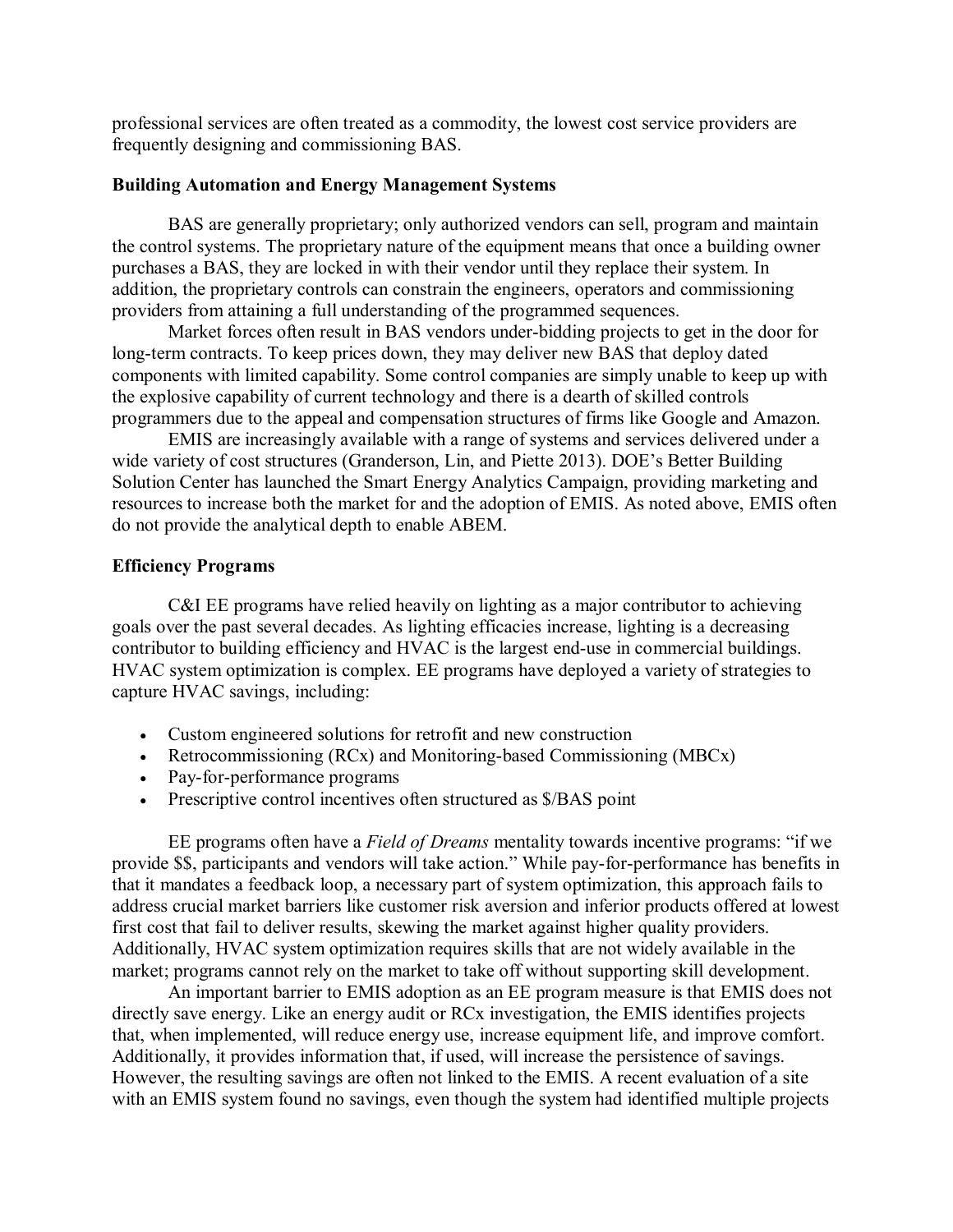that had been implemented, because the savings for the projects were claimed separately by the utility.

Programs are making the foray into supporting EMIS. For example, BC Hydro included EMIS as a component of its successful RCx program with the intent of using the EMIS data for program evaluation. While the RCx program itself worked well, the EMIS component did not deliver the expected benefits because, at the time of evaluation, it was found that many customers were not maintaining their EMIS, data was inaccurate and other changes in operations that could affect energy were not tracked by the EMIS (Yu, MacKenzie, and Jubb 2017). Efficiency Nova Scotia's EMIS program for industrial customers is showing good results for a very small number of participants (Henwood and Bassett 2015). It deploys strategies consistent with Strategic Energy Management to garner a corporate commitment to the EMIS as a threshold for engagement.

## **Protocols and Tools**

Because virtually every large C&I building is unique and, therefore, has custom designed HVAC systems, there is minimal standardization in controls and even less so in controls programming. ASHRAE has recognized this issue and developed Guideline 36 – *High Performance Sequences of Operation for HVAC Systems* (ASHRAE 2018a). ASHRAE is also working on standardizing HVAC system point naming, ASHRAE Standard 223P - *Designation and Classification of Semantic Tags for Building Data* (ASHRAE 2018a), which will streamline interfaces for integrated EMIS providers.

DOE's Smart Energy Analytics Campaign includes tools to support specification and procurement of EMIS (Better Buildings 2015). This campaign is a valuable asset to the advancement of EMIS, yet it focuses primarily at the energy meter level which is not granular enough to automate ongoing optimization of HVAC systems.

# **From Personnel Based to Computer Based Optimization**

We are at a transition point for building system optimization. RC<sub>x</sub> has provided a platform for engaging customers in a process of continuous system optimization as shown in two of the examples below. This paper is using the term "Human Based Energy Management" (HBEM) for ongoing system optimization through continuous monitoring of BAS data and trends coupled with development of remediation projects and ongoing energy assessment conducted by engineers. The downsides of HBEM include the carbon impacts of transportation associated with delivering the service due to the need for on-site presence and the limited pool of professionals with the knowledge and skills necessary to deliver value to the investors. The alternative approach is to provide skilled engineers with an energy analytics platform that guides them in their search for non-performing building systems and components from a remote computer. This paper uses the term "Automation Based Energy Management" (ABEM) to describe this approach. The following three example projects deployed HBEM or ABEM over a similar period.

**Project 1 (P1):** A certified ENERGY STAR office complex  $(540,000 \text{ ft}^2, \text{circa } 1960)$  had an ENERGY STAR score of 69 and an average annual energy consumption of 115 kBtu/ft $\frac{2}{yr}$ . Due to rising electric costs, they undertook a project that began with an RCx study and evolved to HBEM in which the engineering team is on site at least once per month, has the ability to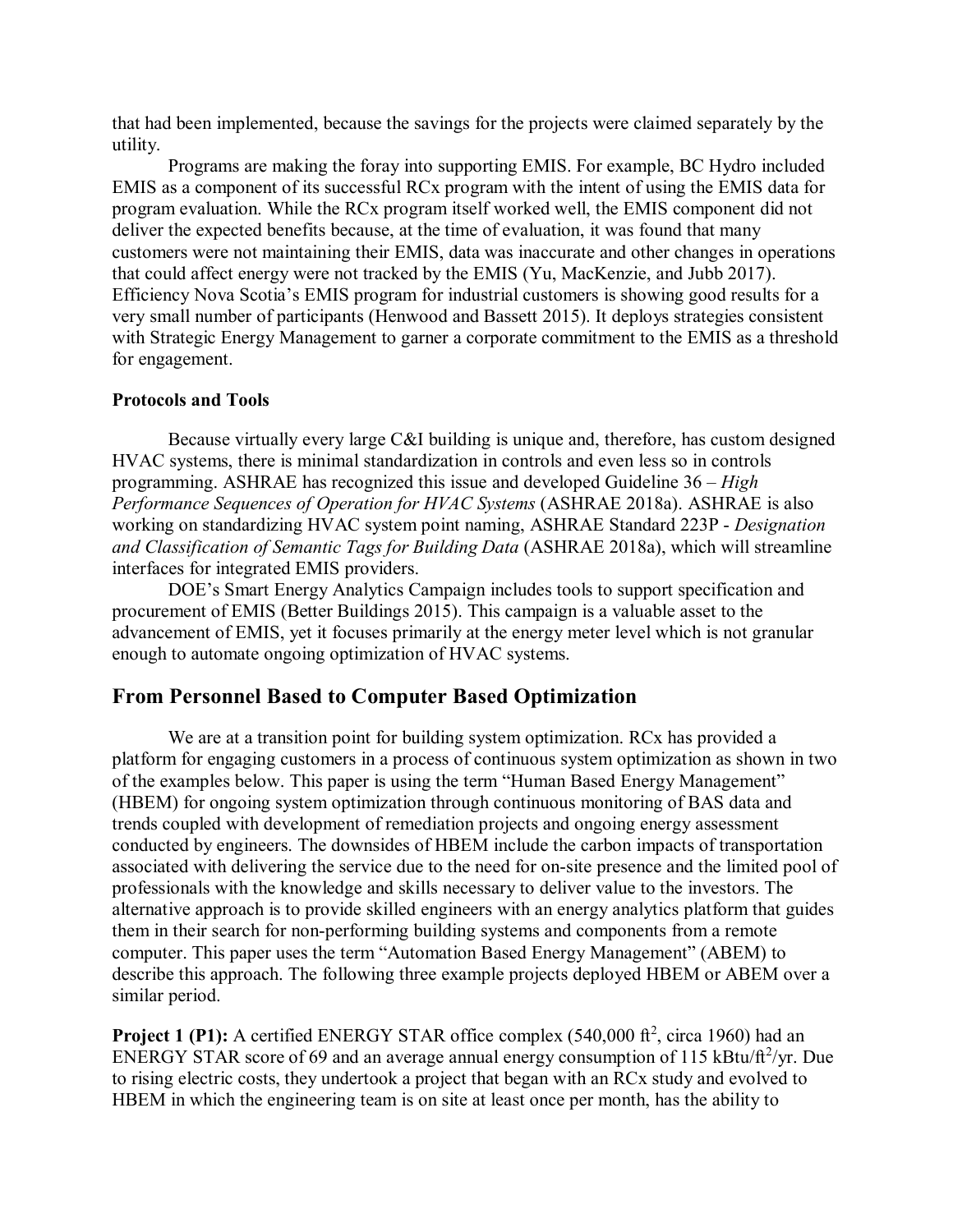monitor trends remotely and is actively engaged with the facility operators. The project engineering team identifies and supports the implementation of projects on an ongoing basis. In addition to a series of controls optimization projects, two capital projects were driven through this engagement: a chiller plant upgrade and replacement of the BAS.

**Project 2 (P2):** A resort hotel  $(300,000 \text{ ft}^2, \text{circa } 2010)$  was experiencing comfort and energy use problems. Similar to P1, this project commenced with an RCx study. The owner recognized that they needed controls and HVAC system training and support for their young staff in addition to assistance implementing the measures identified in the study. The engineering provider was engaged to support staff with ongoing training and issue resolution as well as to lead implementation of the selected measures. This arrangement resulted in an opportunity to engage in HBEM, like that described above. Through this engagement, opportunities to upgrade and optimize controls have been regularly identified, and the project has expanded to additional buildings on the grounds. Measures have included controlling the 180+ room heat pumps, integrating the BAS with the reservation system to achieve automated occupancy scheduling, reductions in nuisance alarms, gaining control of the hotel's dedicated outdoor air systems (DOAS), and improved capability of facilities staff to manage the building and systems.

**Project 3 (P3):** As part of a larger campus EMIS and continuous improvement project, a mixeduse college building  $(113,000 \text{ ft}^2, \text{circa } 2010)$  was identified with an energy use intensity (EUI) of 140 kBtu/ft<sup>2</sup>, the highest in its cohort. The building had comfort issues and required significant effort to maintain. Using an ABEM approach, an engineer was assigned to analyze the building data via a remote EMIS and develop an action plan. The analysis used 2,463 trends to assess the building's primary, secondary and terminal HVAC systems. The building was evaluated operationally, from both an equipment and systems standpoint, and from a design perspective, reviewing the SOO in terms of their ability to meet ASHRAE standards. The resulting project included updated design specification and control sequences with clear logic consistent with modern standards, a complete rewrite of the automation programming to meet or exceed ASHRAE Standards 55, 62.1 and 90.1 and a follow-up evaluation by the engineer upon project completion to verify that sequences were programmed as intended.

# **Project Comparisons**

There are noteworthy similarities between these projects, including:

- Control systems were found not to be programmed for efficient operation of equipment.
- Projects were undertaken to improve control including writing new sequences of operations and supporting their implementation.
- Engagement was continuous over several years.
- Performance was verified and used to support additional investments.
- Projects had champions internal to the organization.

Given these similarities, it is useful to compare the project costs and savings. This comparison includes the capital measures at P1 because the savings have been analyzed on a cumulative basis. Table 1 shows the similarities in costs.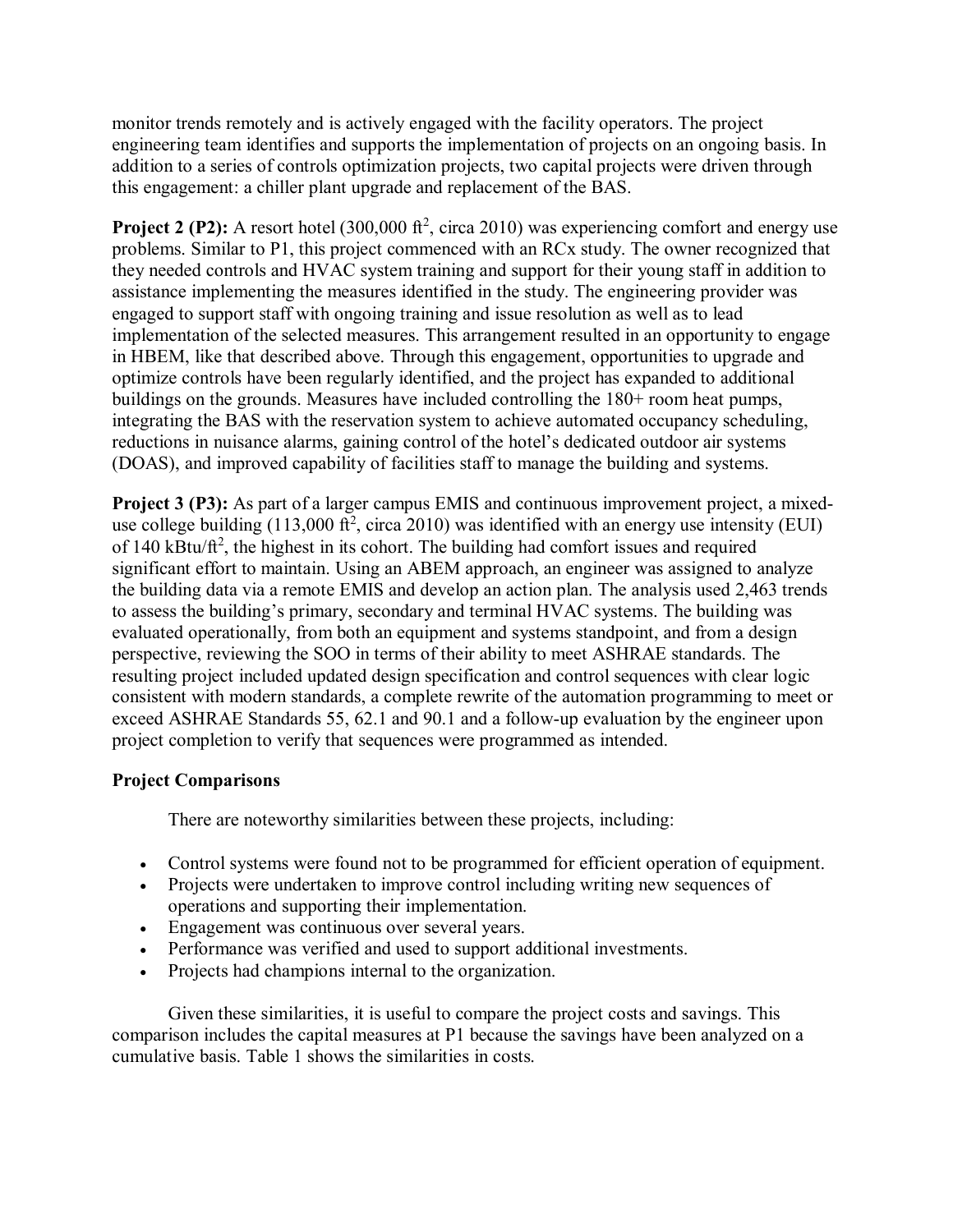|                |             |                 | <b>EMIS Cost</b> |                |                         |
|----------------|-------------|-----------------|------------------|----------------|-------------------------|
|                |             | Engineering     | (Set-up and      | Construction/  |                         |
|                |             | Costs           | Ongoing          | Implementation |                         |
| Project        | Approach    | $\sim$ 5 years) | $\sim$ 5 year)   | Costs          | <b>Total Investment</b> |
| P <sub>1</sub> | <b>HBEM</b> | \$150,000       | \$0              | \$425,000      | \$575,000               |
| P <sub>2</sub> | <b>HBEM</b> | \$90,000        | \$0              | \$35,000       | \$125,000               |
| P <sub>3</sub> | <b>ABEM</b> | \$52,000        | \$35,000         | \$34,000       | \$121,000               |

Table 1. Comparison of costs between projects

While the project totals are similar for P2 and P3, the engineering costs are lowest for the ABEM project and the allocation of funds is significantly different, with about 1/3 of the cost allocated to the set-up and first five years of EMIS data analytics. This is what we expect. One of the benefits of increased automation of data acquisition and analysis is that there is more consistency, credibility and comprehensiveness of the outputs. Engineering time is reduced, enabling those engineers with the technical expertise for in-depth system optimization to contribute to the successful operation of more buildings. If we can effectively deploy the limited available engineering talent across more buildings, we will capture more savings.

Table 2 documents the energy savings and simple payback for the projects before utility incentives. Again, we note that P1 includes both controls optimization and capital measures.

| Project        | Approach    | <b>Annual Energy</b><br><b>Cost Savings</b> | Simple<br>Payback | Area $(\mathrm{ft}^2)$ | Cost per Square<br>Foot |
|----------------|-------------|---------------------------------------------|-------------------|------------------------|-------------------------|
| P <sub>1</sub> | <b>HBEM</b> | \$192,000                                   |                   | 540,000                | \$1.06                  |
| P <sub>2</sub> | <b>HBEM</b> | \$42,000                                    |                   | 300,000                | \$0.42                  |
| P <sub>3</sub> | ABEM        | \$40,000                                    |                   | 113,000                | \$1.07                  |

Table 2. Energy savings and simple payback prior to utility incentives for each project

The uniformity in simple payback as shown in Table 2 is noteworthy. The differences in cost per square foot are understandable. These services, whether human or automation based, have fixed costs that are not proportional to building size. This means the thresholds for application of these approaches is a factor in program design. However, the success of applying ABEM and assessment to a 113,000 square foot building indicates that the strategy can achieve application across most of the range of square footage in the C&I market, if EE programs can move the market to increased adoption.

# **Benefits of ABEM: System Change**

In addition to delivering reliable energy savings, the ABEM approach has non-energy benefits that will drive market level change over time. The following are examples of market changes that have followed from the deployment of ABEM across a large portfolio of buildings.

The ABEM program started with mandates to achieve energy reduction goals and track and report on energy usage and spending. That led to the deployment of an EMIS which collects over 200,000 BAS trends from six different controls manufacturers across 175 buildings. The data analytics outputs are displayed through a common set of reports and diagnostic analytics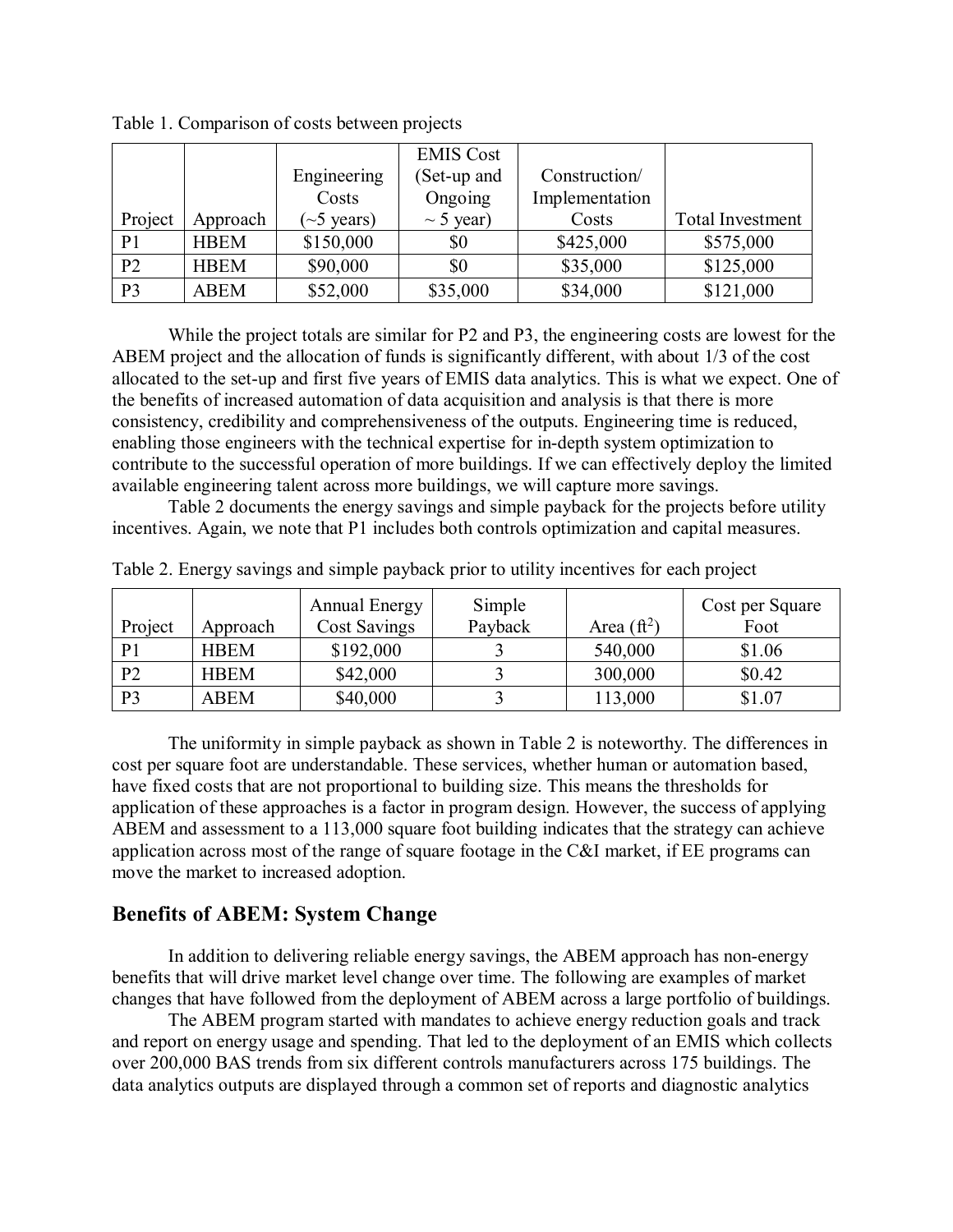enabling ABEM. The system tracks weather-normalized energy savings, based on utility bill data, from 1,300 buildings across 72 cities.

The ABEM process helped the customer identify common problems across their portfolio regardless of control contractor, engineering firm, or internal staff. Having a systematic, costeffective approach to identify issues and implement operational improvements across hundreds of buildings enabled the customer to change the way they did business. By changing contractor procurement and building operational strategies, they've increased the success of their building performance investments. The project has accompanied a \$5.7M annual reduction in energy costs for an institutional customer.

The following are key impacts the program has had on the design, construction and verification of facilities improvements.

- A dedicated team of people are responsible for the portfolio managing the EMIS's expansion, energy tracking, building analysis and remediation.
- A *High-Performance Building Standard* was created to establish a BAS point-naming convention and standardize the trend data collected for common equipment types.
- A new level of design review was implemented with emphasis on the SOO specification.
- Engineering firms and commissioning providers use the EMIS to evaluate control contractor work in parallel and to review the functionality after occupancy.
- The client effectively evaluates service providers (engineers, controls contractors, commissioning agents, etc.) and the high performers receive more work.
- The EMIS is being used to analyze the results of Energy Savings Performance Contracting projects and may be used to develop an ESPC model that makes performance guarantees based on EMIS.

Creating feedback loops that enable building owners, operators, service providers and utilities to understand building performance, more effectively recognize best practices and improve the caliber of services delivered in the market has tremendous value.

## **Energy Efficiency Programs**

EE programs face barriers to capturing the savings and market benefits that can be driven by supporting EMIS and ABEM. In this section we outline some of the key program attributes, costs and savings that can be anticipated from an ABEM program.

## **Capacity Building**

Due to market barriers such as unfamiliarity with and the upfront cost of an EMIS, EE programs will need to foster some of the capabilities necessary to support broad deployment of the ABEM approach. Two key areas for capacity development are green champions who can help to advance these projects at customer sites and engineering and programming skills development.

### **Green Champion Development**

In researching the literature, creating "Green Champions" has not been undertaken by the EE industry. While many papers recognize the importance of champions in advancing energy efficiency, the concept of efficiency programs developing champions has not been explored.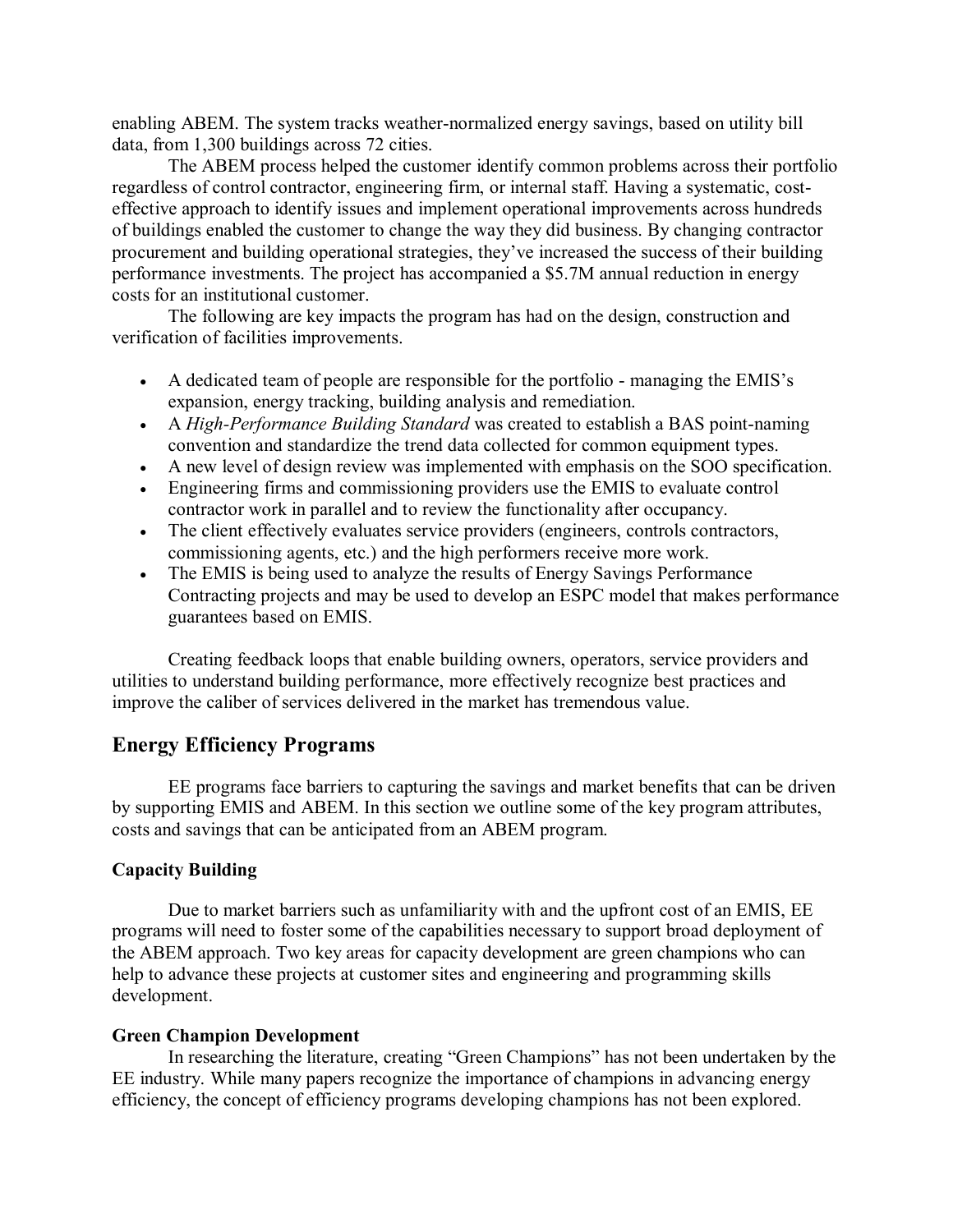Project champions fulfill a variety of critical roles, including ensuring organizational alignment, matching the project objectives to the organization's strategic plan, identifying and proactively addressing project barriers, communicating project status and needs with management, and resource management to support project completion (Miles 2013).

While EE programs support operator training, there is no evidence that they have engaged in supporting their customers in developing the internal resources necessary to foster a culture of energy efficiency. While programs often target the largest customers with programs like Strategic Energy Management, and those customers frequently place high value on the cultural change, there is a lot of room for programs to help businesses develop internal champions who can assist in improving operations. Scotland has an online program for Green Champion development which could serve as a model (Green Champions Training).

#### **Support the Provider Field**

EE programs should work with the market to identify resource constraints. Working with job training programs, they can provide policy and potentially economic support to develop the workforce necessary to design and deploy EMIS, engineer solutions, program controls effectively and operate buildings at peak performance.

The EE programs are well positioned to provide and support training on advanced SOO so that engineers and controls programmers are familiar and increasingly comfortable with leading-edge mechanical system optimization.

# **Market Potential and Economic Case**

Drawing on data available from recent studies completed in Massachusetts, we developed estimates of the market potential for an ABEM program in that state. The MA Market Characterization study showed that over 80% of customers with annual electric consumption over 4,500 MWh annually and more than half of the customers with consumption between 500 and 4,500 MWh annually have BAS systems (Massachusetts Program Administrators Research Team and Energy Efficiency Advisory Council EM&V Consultants 2016).

Using these data on BAS market penetration and customer data from the MA Customer Profile Report, we analyzed the potential for an ABEM Program to deliver savings for the largest customer cohorts in MA, as shown in Table 3 (Massachusetts Program Administrators and Energy Efficiency Advisory Council 2018). Assumptions include (1) applying the average market penetration evenly within each size cohort, (2) assuming all facilities with BAS have the technical potential to implement ABEM, (3) ABEM savings estimates of 20% to 10% and achievable potential ranging from 65% to 75% from med-large to the very large cohorts, and (4) a measure life of 15 years due to the ongoing monitoring of the EMIS. This analysis shows significant potential for ABEM programs.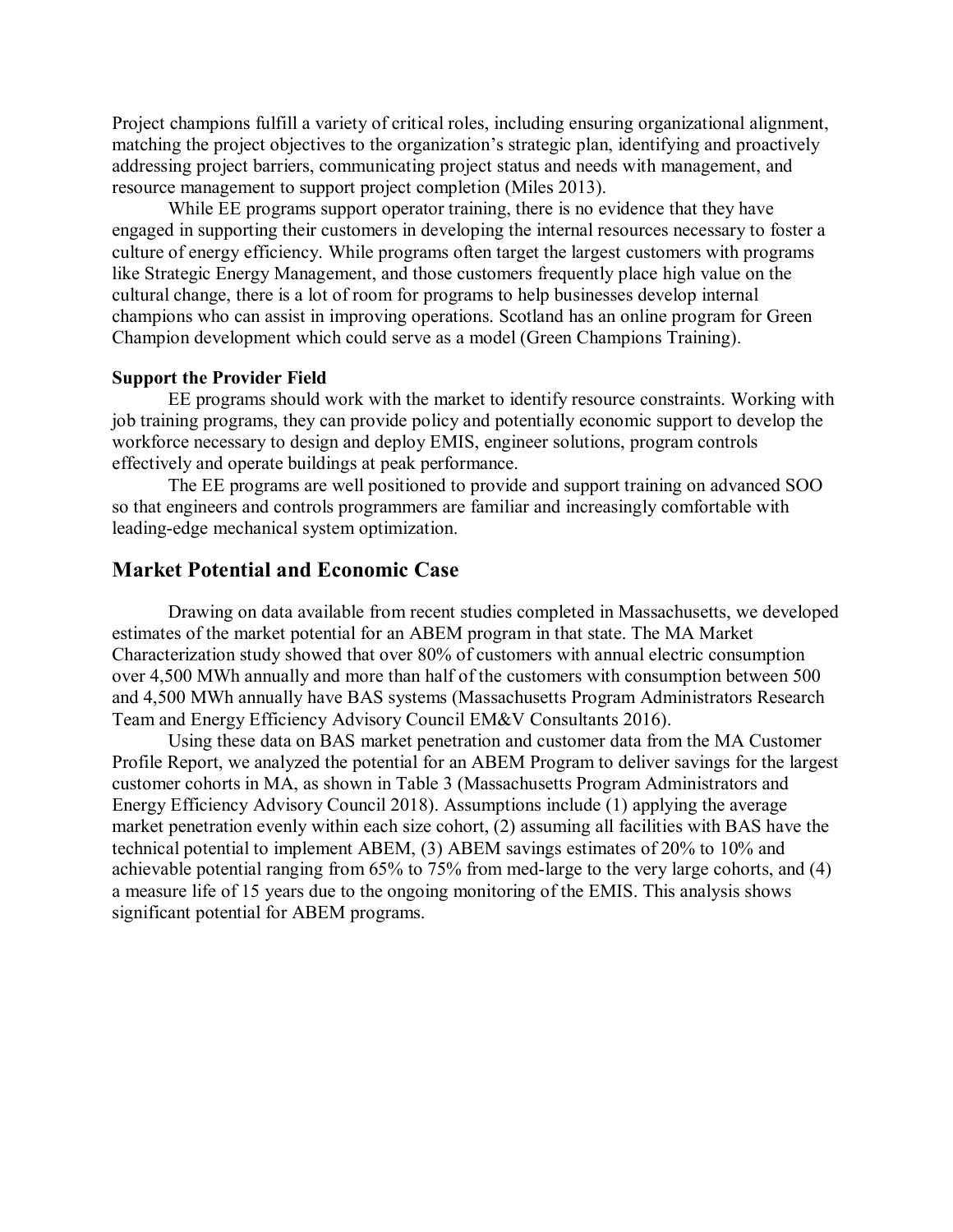| <b>Size</b> |          | 2015 Total  | Consumption:<br>Accounts with | Tech      | Achievable |
|-------------|----------|-------------|-------------------------------|-----------|------------|
|             |          |             |                               |           |            |
| Cohort      | Accounts | Consumption | <b>BAS</b>                    | Potential | Potential  |
| Med-        | 6,787    | 2,352,618   | 941,047                       | 188,209   | 122,336    |
| Large       |          |             |                               |           |            |
| Large       | 6,142    | 6,529,587   | 3,917,752                     | 587,663   | 411,364    |
| Very Large  | 1,647    | 12,139,136  | 9,711,309                     | 971,131   | 728,348    |
| Total       |          |             |                               |           | 1,262,048  |

Table 3. MA ABEM savings potential (annual MWh)

Savings persistence and transparency are inherent in the ABEM approach. Rather than claiming the typical 3 to 7-year measure lives associated with RCx programs and hoping that when the project is evaluated the M&V contractors can find the measures and quantify the savings, deployment of ABEM ensures that measures persist and are verified as delivering savings on an ongoing basis. This increases annual savings and reduces coefficients of variation, driving down the cost of evaluation over time.

Program implementation costs shown in Table 4 assume incentives at 50% of the project cost, including the upfront engineering, hardware and software necessary to deploy ABEM as well as the implementation of efficiency measures.

|         |           |                      |                     | Cost       |            | Cost   |          |
|---------|-----------|----------------------|---------------------|------------|------------|--------|----------|
|         | Average   |                      |                     | per        | Cost per   | per    | Cost per |
| Project | Project   | <b>Total Project</b> | <b>Utility Cost</b> | <b>MWh</b> | <b>MWh</b> | kWh    | kWh      |
| Count   | Cost      | Cost                 | (Incentive)         | Annual     | Lifetime   | Annual | Lifetime |
| 1765    | \$100,000 | \$176,462,000        | \$88,231,000        | \$721      | \$48       | \$0.72 | \$0.05   |
| 2580    | \$200,000 | \$515,928,000        | \$257,964,000       | \$627      | \$42       | \$0.63 | \$0.04   |
| 988     | \$600,000 | \$592,920,000        | \$296,460,000       | \$407      | \$27       | \$0.41 | \$0.03   |
| 5332    |           | \$1,285,310,000      | \$642,655,000       | \$509      | \$34       | \$0.51 | \$0.03   |

Table 4. ABEM EE program cost effectiveness

These numbers compare favorably with current spending levels for C&I energy efficiency (Mass Save Data 2017), which reports \$0.32 annual and \$0.03 lifetime cost per kWh. Mass Save had about 50% of savings coming from typically lower cost lighting measures.

# **Program Design**

The program design that we recommend for supporting the increased application of ABEM, shown in Figure 1 below, is similar to an approach that has been successful in increasing market adoption and success for traditional RCx projects. As part of the program design, EE programs should use longer contract terms for customers and vendors and claim savings and provide incentives over time as improvements are identified and implemented. Evaluation should look at the projects with an understanding of the links between ABEM investments and savings year over year.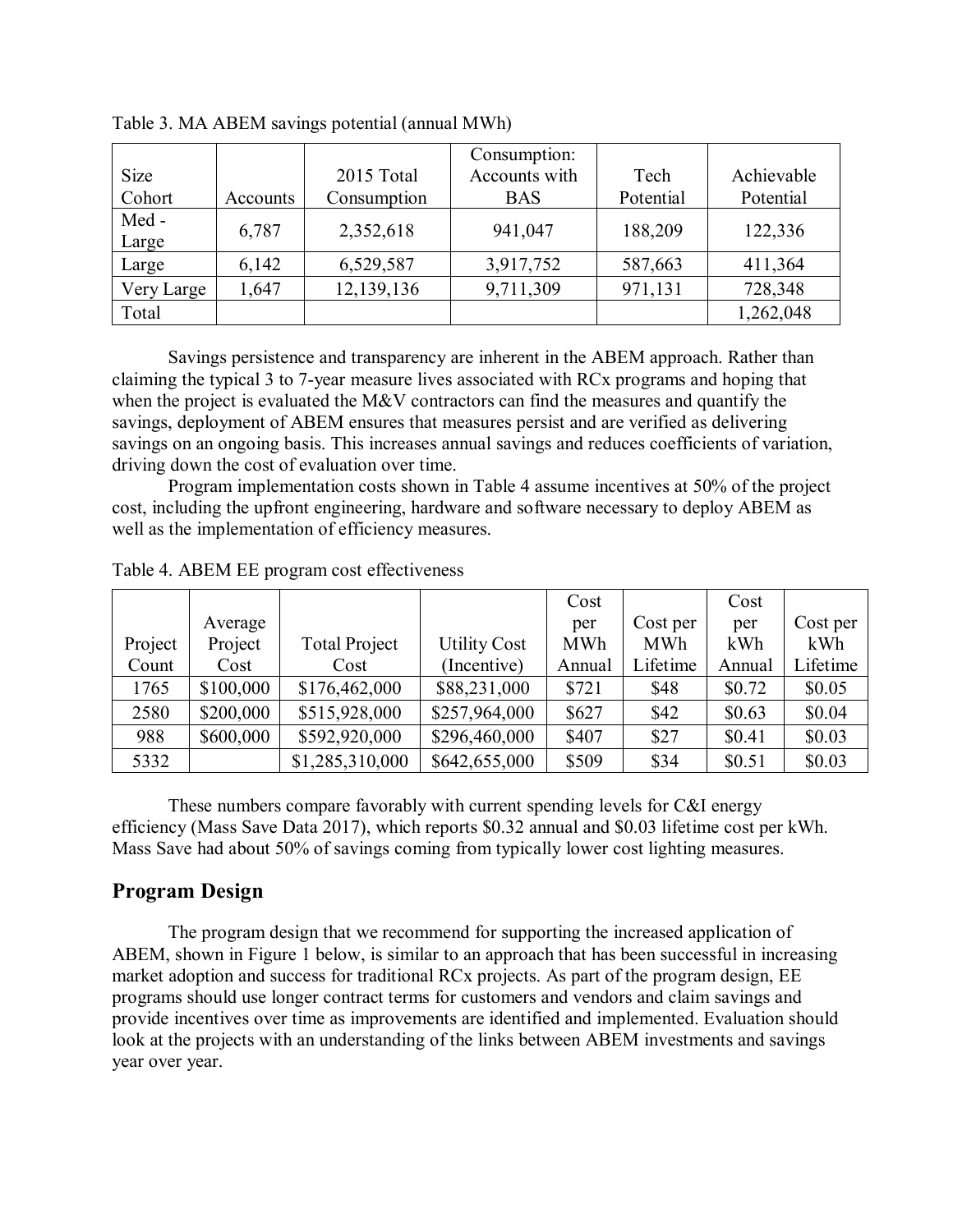

Figure 1. ABEM program design

EE programs play a critical role in recruiting projects for the ABEM approach. All managed accounts should be directly targeted with outreach and matchmaking with qualified vendors. Medium-large customers who may not have an account manager should receive mailings and be encouraged to inquire about the potential to enroll in the ABEM program. The program administrator should have clear internal channels to address inquiries about ABEM. The customer economics of these investments are very strong and should be incorporated in sales materials. With a 50% utility incentive, our analysis shows that projects are typically cash-flow positive by year three.

The EE program should assist in the ABEM vendor selection process. Because the availability of EMIS services is rapidly expanding, we recommend that programs develop a pool of EMIS providers rather than sole sourcing these programs. Selection of ABEM providers should occur using a negotiated process during the qualification phase. Lowest first cost is not an indicator of success for ABEM projects. A standard format for providers to submit qualifications and typical price structures should be provided by the EE Program. Interviews with ABEM providers should focus on customer service and technical capability to identify and support execution of mechanical system operational optimization over time. Ultimately the selected ABEM provider will have a long-term relationship and will need to be highly compatibility with the customer.

Project qualification should occur through a collaborative process. The ABEM provider, EE program engineer, and customer site engineers and management should meet to review the current state of operations, assess the potential applicability of the EMIS system, and determine the ability and willingness of the customers to undertake the measures identified through the ABEM service. Using a negotiated approach, the ABEM provider enters the qualification phase as a business development exercise, using it to inform their pricing. The qualification meeting should address pain points, maintenance issues, review of BAS system points and trends, review of IT security protocols and a path for data access in conformance with IT requirements, review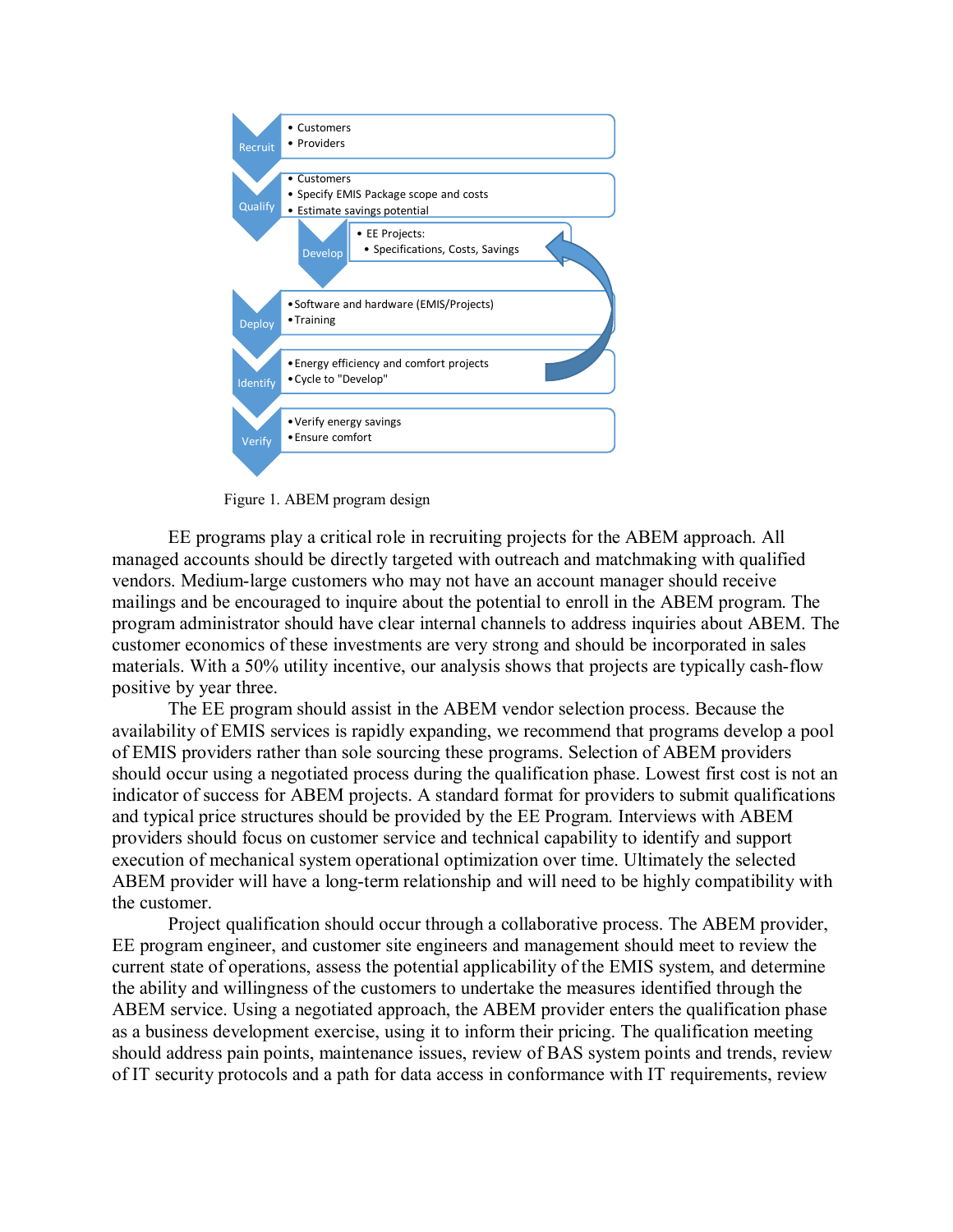of energy consumption and cost information and identify the internal project champion.<sup>[1](#page-10-0)</sup> A site walk through should follow the meeting.

Based on this information, the ABEM vendor should provide a project-specific specification identifying in detail the level of tracking and analysis provided, project price and schedule for implementation of the EMIS and identification of EE projects. The efficiency program lead, the customer champion and customer decision maker, and the EMIS provider should meet to review the cost proposal and negotiate the final scope and costs. The EMIS contract should include language that will ensure timely execution and validation of the EMIS to ensure project execution.

Retainage for such projects should be at least 25% and potentially higher. EMIS systems are of zero value until complete; the last 10% of the project is both the most challenging to execute and essential for results. The efficiency program should provide a 50% incentive for the EMIS similar to what is typically provided for other custom projects for large customers.

### **Program Implementation**

The ABEM vendor works directly with the customer to deploy the EMIS, providing evidence of system completion and validation to both the customer and EE program to receive final payment. The EMIS is then used to identify energy efficiency opportunities and comfort issues with targets for new annual energy savings in the first three years of deployment.

Once the EMIS is fully implemented, the ABEM vendor begins identifying and developing projects. Project deployment includes the EE program, ABEM, customer and thirdparty professionals and contractors.

Accurate specification of EE projects is an important component of this program. It is essential that the EMIS provider have the capability to develop the detailed SOO necessary to achieve efficient operations of facilities and that the customers and their controls contractors be committed to undertaking new operational protocols. Measures arising from ABEM will include those that can be completed by facilities staff (such as addressing leaking valves and dampers) and those that require engineering and contractors to implement (such as new sequences of operations). Continuous validation of the performance of the upgrades, coupled with transparent reporting, is provided to the customer and the EE program by the ABEM vendor. This allows the EE program to prove persistence of implemented measures and continued benefit of the ABEM program.

Similar to the savings recognition cycle for program-funded RCx studies or energy audits, EMIS-driven savings should be claimed upon the completion of the EE projects for which they accrued and linked to the upfront investment in the system that drove the project's development. Program tracking systems may need to include fields that tie EMIS projects together to enable EE providers, evaluators and regulators to understand the full scope and benefits of investments over time.

## **Conclusion**

At the concept stage, this paper's focus on "driverless buildings" was looking towards a future where buildings require minimal hands-on operational engagement because they are so

<span id="page-10-0"></span><sup>&</sup>lt;sup>1</sup> IT interface requirements can be a significant time and cost barrier to EMIS deployment and must be addressed early to ensure success.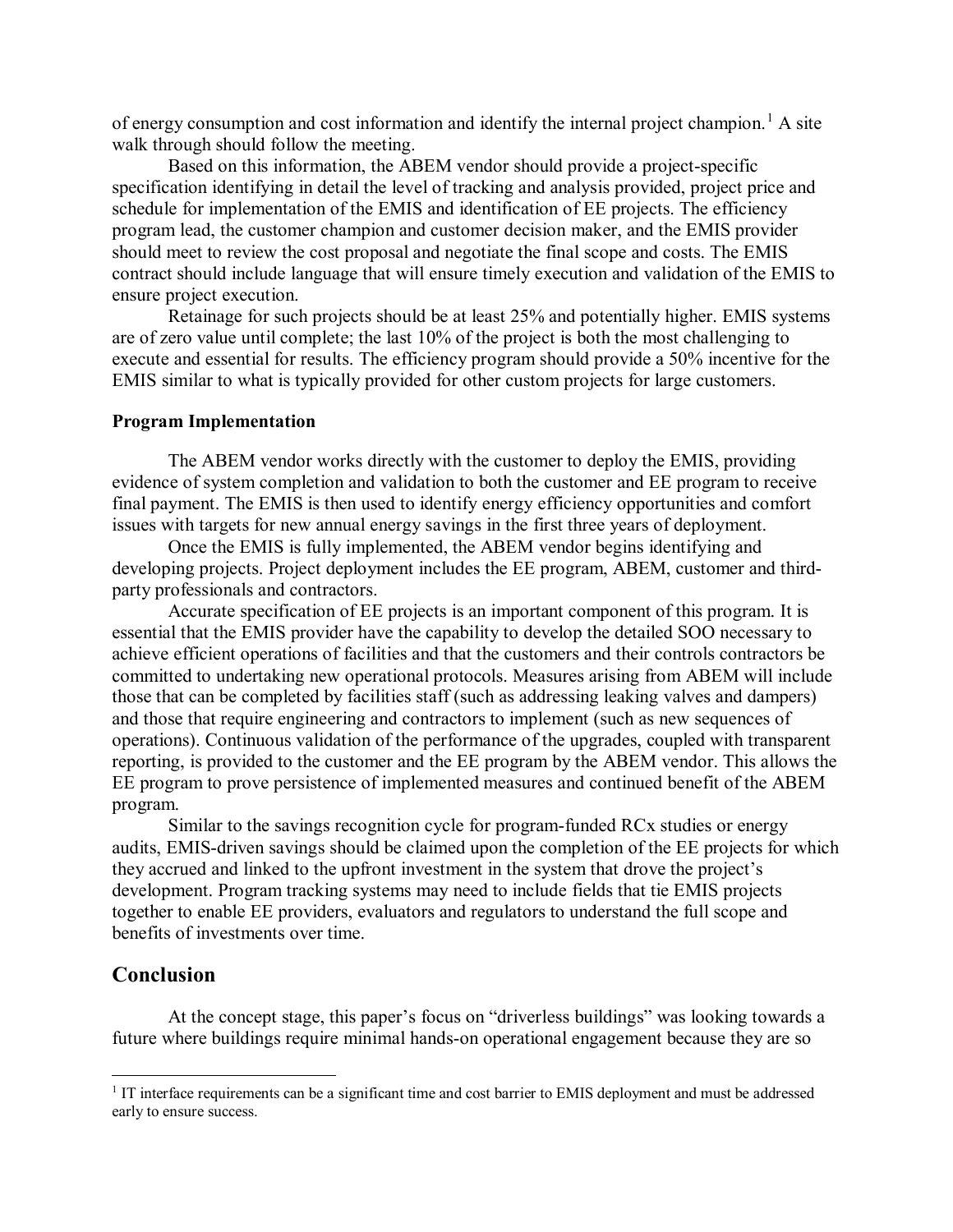well connected and monitored that they consistently operate fault free. However, reality tells us that we are long way from such a paradigm. Research on advancing RCx and EMIS to support ABEM indicates that one of the most critical ingredients for success is people. Even with rigorous continuous data analytics, engineers are needed to provide non-routine data assessment, solve problems identified by the data and specify fixes; contractors are needed to implement the fixes; and building operators are needed to facilitate the projects. Our goal in promoting "driverless" is to set up the systems that will reduce the amount of manually controlled systems and buildings. By providing teams with the tools to improve automation and alert operators to degradation of mechanical systems over time, buildings will run more efficiently, delivering the amenities for which they were designed. The end goal is intelligent, human-responsive buildings that measure and balance their energy use and consistently deliver occupant comfort with minimum energy inputs and human intervention.

# **References**

- ASHRAE (American Society of Heating, Refrigeration and Air-Conditioning Engineers). 2018a. "Title, Purposes, and Scopes." Accessed March 2018. [www.ashrae.org/technical](http://www.ashrae.org/technical-resources/standards-and-guidelines/titles-purposes-and-scopes)[resources/standards-and-guidelines/titles-purposes-and-scopes.](http://www.ashrae.org/technical-resources/standards-and-guidelines/titles-purposes-and-scopes)
- ———. 2018b. "ASHRAE's BACnet Committee, Project Haystack and Brick Schema Collaborating to Provide Unified Data Sematic Modeling Solution." Atlanta, Berkley, CA and Richmond, VA: ASHRAE. [www.ashrae.org/about/news/2018/ashrae-s-bacnet](http://www.ashrae.org/about/news/2018/ashrae-s-bacnet-committee-project-haystack-and-brick-schema-collaborating-to-provide-unified-data-semantic-modeling-solution)[committee-project-haystack-and-brick-schema-collaborating-to-provide-unified-data](http://www.ashrae.org/about/news/2018/ashrae-s-bacnet-committee-project-haystack-and-brick-schema-collaborating-to-provide-unified-data-semantic-modeling-solution)[semantic-modeling-solution.](http://www.ashrae.org/about/news/2018/ashrae-s-bacnet-committee-project-haystack-and-brick-schema-collaborating-to-provide-unified-data-semantic-modeling-solution)
- Better Buildings. 2015. *Energy Management Information Systems (EMIS) Specification and Procurement Support Materials*. Washington D.C.: U.S. Department of Energy.
- ERS (Energy and Resource Solutions). 2016. *New Construction Program Evaluation (2012- 2013): Final Report*. Albany, NY: NYSERDA.
- Granderson, J., G. Lin, and M.A. Piette. 2013. *Energy Information Systems (EIS): Technology Costs, Benefit, and Best Practice Uses*. Berkeley, CA: Lawrence Berkeley National Laboratory.
- Green Champions Training. "Green Champions Training Introduction." Accessed May 2018. [www.greenchampionsresourceefficientscotland.com/](http://www.greenchampionsresourceefficientscotland.com/)

Henwood, A. and P. Bassett. 2015. *EMIS Program Design, Delivery, and Results with Efficiency Nova Scotia*. Buffalo, NY: 2015 ACEEE Summer Study on Energy Efficiency in Industry.

- IIDA (International Interior Design Association) and BIFMA (Business and Institutional Furniture Manufacturers Association). 2016. "10 Ways to Make Your Workplace Work." *Design Leveraged* 2: 36-37.
- Katipamula, S. 2015. "Improving Commercial Building Operations thru Building Re-tuning: Meta-Analysis." Richland, WA: Pacific Northwest National Laboratory. www[.buildingretuning.pnnl.gov/documents/pnnl\\_sa\\_110686.pdf.](https://buildingretuning.pnnl.gov/documents/pnnl_sa_110686.pdf)